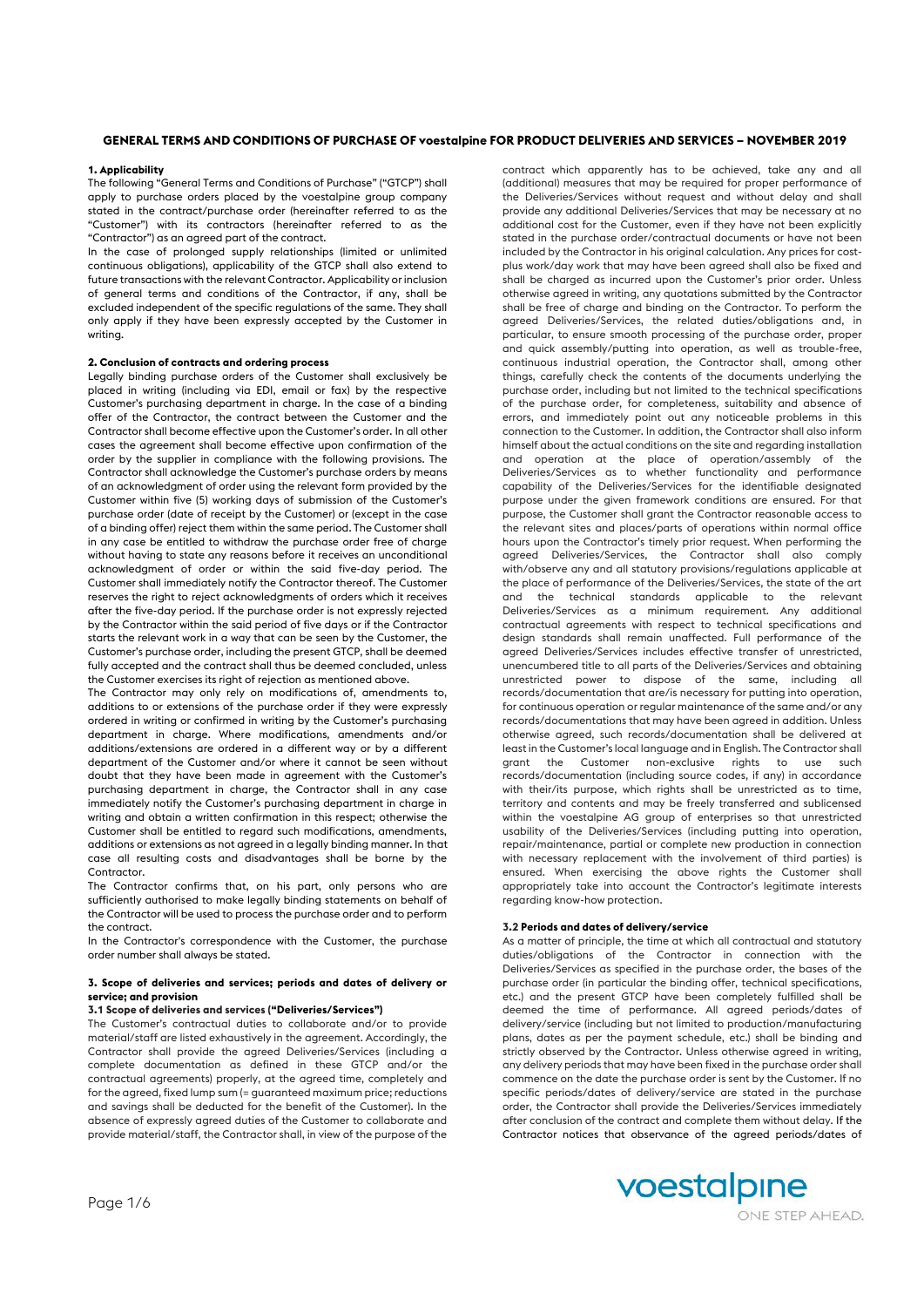delivery/service or other deadlines that may have been agreed might be jeopardised, he shall immediately notify the Customer thereof in writing and state the reasons and the expected duration of the delay/default. Concurrently he shall advise the Customer of necessary and suitable measures to prevent or reduce the imminent delays/defaults and implement the same.

If the Contractor is already late in fulfilment of his contractual obligations (in particular with respect to agreed periods/dates of delivery/service and other agreed deadlines that may have been agreed) or if occurrence of such default is already foreseeable due to the actual course of the project, the Customer shall, *inter alia*, be entitled to carry out a reasonable concurrent check of the Contractor's activities related to performance of the Deliveries/Services and to enter the relevant production sites and other premises of the Contractor for that purpose if and to the extent necessary and upon prior notice and to demand that the Contractor take necessary, appropriate measures to prevent/reduce any (further) defaults/delays in the performance of the agreed Deliveries/Services. Both the default as such and the failure to take the requested necessary and appropriate measures to reduce/prevent any (further) defaults/delays by the Contractor shall each constitute a material breach of contract due to which the Customer shall, *inter alia*, be entitled to rescind the contract in whole or in part at the Customer's option after fruitless expiration of a reasonable grace period (that has at least been actually granted). Alternatively, the Customer may take the measures required to perform the Deliveries/ Services at the Contractor's cost and risk.

#### **3.3 Provision of Deliveries/Services**

The Contractor shall provide the Deliveries/Services with a special focus on the Customer's interests, in particular in connection with the technical requirements of production and the necessity of the Customer's undisturbed continuous industrial operations. In particular In planning and technical provision of his Deliveries/Services, the Contractor shall take the principles of efficiency, expediency and maintenancefriendliness adequately into account so that the Customer will be able to use the relevant Deliveries/Services as economically as possible and continuously and that the recurring expenditure for repair/maintenance/replacement will be within the contractually agreed scope and at least within the scope that can reasonably be expected according to the state of the art.

Subsequent modifications of or amendments to the agreed Deliveries/Services (e.g. modified technical designs, etc.) which

(i) are not attributable to the Customer's sphere of responsibility or

(ii) have not been expressly ordered by the Customer in derogation from the original agreements shall in any case require express approval from the Customer and, unless agreed otherwise, shall not lead to any additional costs for the Customer, in particular with respect to continuous industrial operation and regular repair/maintenance and replacement. Any administrative or statutory changes which lead to a subsequent modification of or amendment to the Deliveries/Services shall be attributed to the Contractor's sphere of responsibility and any additional costs caused by such changes may not be charged to the Customer. To the extent that plants or parts of plants must be closed down, even if only in part, to provide the Deliveries/Services, the Contractor shall inform the Customer thereof as early as possible (if possible, as early as at the time of conclusion of the contract). Plants or parts of plants may be closed down exclusively in agreement with the Customer and only to the extent absolutely required. Insofar as the Customer has to observe deadlines or is subject to a duty to collaborate under such agreements, the Customer shall observe or comply with the same properly and in due time. However, the Contractor may claim defaults/delays in the provision of his Deliveries/Services for which the Customer is demonstrably responsible only if he has asked the Customer to observe its deadlines/comply with its duties to collaborate in writing in due time and has granted the Customer a reasonable grace period to do so. In the case of defaults/delays for which the Customer is demonstrably responsible as defined above, the agreed periods/dates of delivery/service shall be extended/postponed for not more than the period of the defaults/delays for which the Customer is demonstrably responsible, with the Contractor at the same time being obliged to reasonably minimise the default. The Contractor shall claim exclusively direct additional costs that may arise

as a result thereof without delay and not later than four (4) weeks after the defaults/delays on the part of the Customer have ceased to exist and provision of the Deliveries/Services has been dutifully resumed by the Contractor and shall present full and sufficient evidence of such costs to the Customer; otherwise the claim to reimbursement of the respective additional costs shall be forfeited.

#### **3.4 Suspension and cancellation**

(i) Suspension: The Contractor agrees to suspend performance/provision of the Deliveries/Services temporarily (in whole or in part) for a total period of up to 12 months at the Customer's request, with the first six (6) months of suspension being free of charge and the Contractor not being entitled to assert any claims whatsoever vis-à-vis the Customer. For the period of suspension that is not free of charge, the Customer shall reimburse exclusively direct additional costs of the Contractor (but no lost profit or actual loss suffered in the form of lost earnings) exclusively caused by the suspension in connection with the final invoice for the transaction, provided that the Contractor has provided the Customer with sufficient evidence of such costs within four (4) weeks of termination of the suspension. The Contractor shall keep the costs resulting from the suspension as low as possible and continue provision of the Deliveries/Services immediately after termination of the suspension. (ii) Cancellation: The Customer shall be entitled to cancel the purchase order/the agreed Deliveries/Services in whole or in part at any time and no reasons need to be stated. In the case of cancellation, the Customer shall pay the Contractor a reasonable portion of the agreed contract price for the Deliveries/Services already provided and delivered by the time cancellation was declared by the Customer (or for Deliveries/Services ready for delivery simultaneously with delivery and transfer of unrestricted title). Any other claims of the Contractor shall be excluded.

#### **4. Packaging, shipping, and delivery**

Shipments shall be packed in accordance with the product properties, the specific forwarding and delivery terms for which the Contractor is responsible, and with the relevant specific requirements. Packaging shall be in line with the statutory regulations applicable in the EU and, in particular, in the country of delivery and shall be made in a form that is appropriate and, in particular, environment-friendly and can be removed easily. At the Customer's request, packaging materials shall be taken back/disposed of by the Contractor free of charge after delivery has been effected. Where packaging materials have to be disposed of by the Customer as special waste, the resulting costs shall be borne by the Contractor. In connection with environmental protection, the Contractor shall carefully and at his cost dispose of and/or take back any and all waste and special waste arising during or by delivery of the products in compliance with the applicable laws and regulations and according to best practice of the industry. The Contractor shall monitor compliance with the foregoing provision by means of a suitable management system. Unless otherwise provided in the purchase order, delivery shall be effected DDP according to the Incoterms® 2010 at the agreed lump-sum price (Clauses 3.1 and 6) and during normal business hours – unloaded at the stated place of destination or on the stated construction site on the Customer's premises. Unloading shall always be effected in coordination with the Customer and without unnecessary delay. Unless otherwise agreed in writing, all costs and risks related to transportation (including but not limited to transport insurance/statutory export control permits/customs clearance/oversize and dangerous goods transports/special transport measures, etc. shall be borne by the Contractor. Every shipment shall be accompanied by appropriate, customary shipping documents (including but not limited to a delivery note and a commercial invoice as defined in Clause 6) stating in particular the quantity delivered, the actual recipient of the shipment at the Customer and the purchase order number. If necessary in a specific case or requested by the Customer, the Contractor shall provide appropriate valid preference certificates and/or information concerning export control permit regulations (e.g. ECCN/AL number, etc.). Any additional special terms regarding packaging/shipping/documentation or delivery may be seen from the relevant purchase order, if necessary. Any and all damage/additional costs resulting from non-compliance with

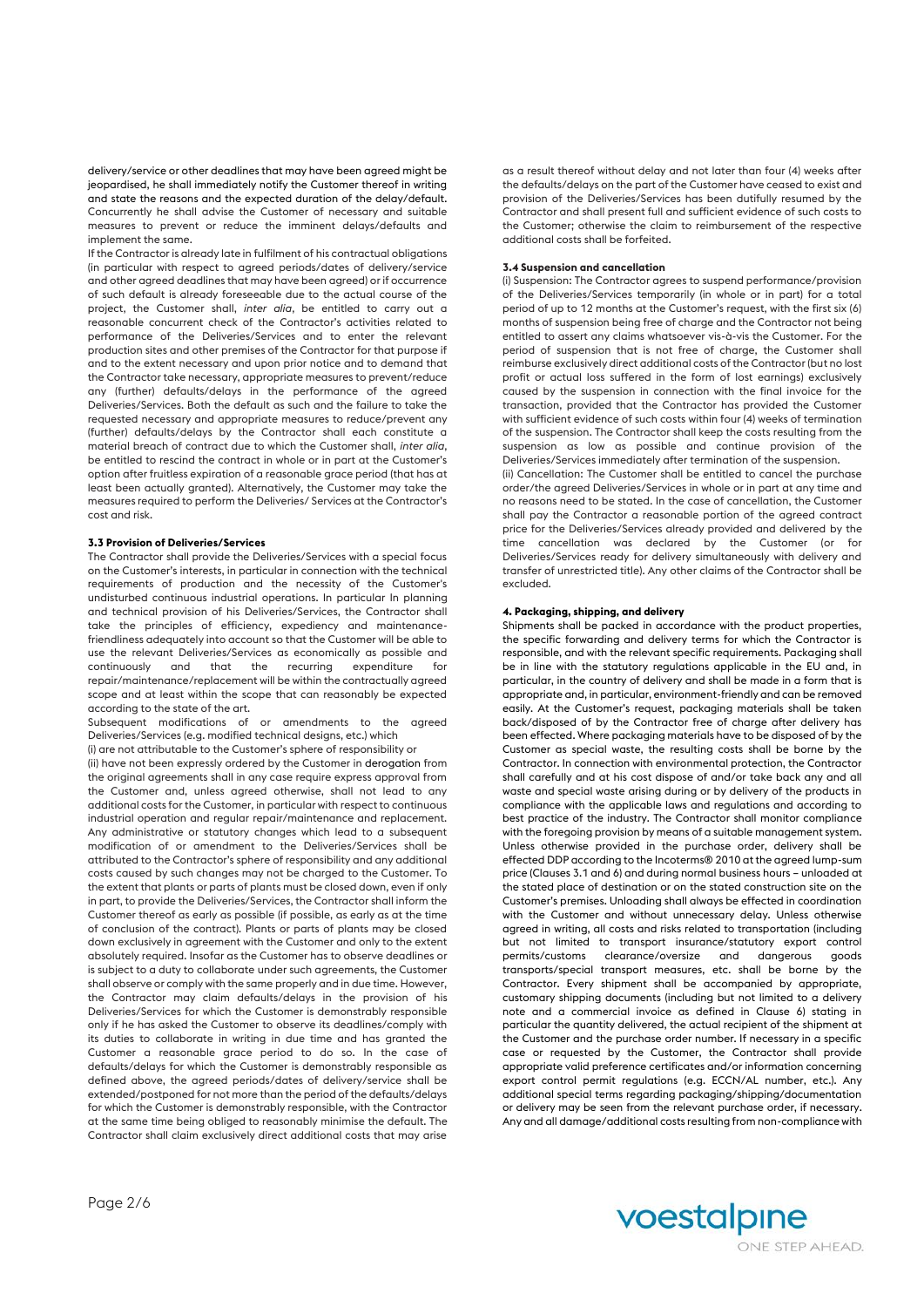the stated or otherwise agreed packaging/shipping/documentation or delivery terms shall be reimbursed/borne by the Contractor.

# **5. Passing of risk and transfer of title**

The risk shall, in principle, pass according to the agreed Incoterms® 2010 clause. Unless otherwise agreed, title to the Deliveries/Services (in particular also with respect to documentation, including transfer of the relevant rights to use the same as defined in Clause 3) shall, in principle, pass simultaneously with the risk or, if payment by instalment has been agreed, with respect to the part of the Deliveries/Services concerned, in no case later than upon payment (including by setoff, where applicable) of the instalment agreed for that part and provided that the payment date is before the date the risk will pass according to the agreed Incoterms® 2010 clause.

Where the Deliveries/Services to be provided by the Contractor also include setting up, installation, assembly and/or putting into operation, title shall, unless otherwise agreed, in any case be transferred upon delivery of the relevant shipment (part) according to the agreed Incoterms® 2010 clause, whereas the risk shall pass not earlier than upon unconditional acceptance of all Deliveries/Services as agreed in the contract.

To the extent that the Customer has already made a down payment, the Customer shall acquire the right to have unrestricted title to parts or components of plants (including documentation already available) that have been provided already or are already available in the Contractor's sphere of control transferred to the extent of the equivalent of the down payment already made (vested right). Any additional security interests of the Customer shall remain unaffected hereby. To avoid that such title to/co-ownership shares and/or vested rights of the Customer will be attached or otherwise compromised by third parties and/or official measures, the Contractor shall take all legally permitted measures to prevent such a situation (labelling as the Customer's property, separate storage, etc.). If the Customer's rights should be attached or otherwise compromised nevertheless, the Contractor shall immediately notify the Customer of those circumstances in writing and hold harmless and indemnify the Customer. For the rest, The Contractor represents that his Deliveries/Services are free of any reservations of title and/or restrictions on use whatsoever.

#### **6. Prices, terms of payment, invoicing, and setoff**

Unless otherwise agreed, all prices for Deliveries/Services shall be deemed fixed lump-sum prices (Clause 3.1), inclusive of all taxes, fees and charges, however, exclusive of value added tax (or similar excise taxes), DDP Incoterms® 2010 Customer's premises (see Clause 4), inclusive of all costs of packaging, shipping, transportation, customs clearance, documentation, licences, CE marking (where applicable), technical inspections, appropriate coating and corrosion protection, labelling/signage and assembly, putting into operation and acceptance. The agreed price basis and the terms and conditions for the Deliveries/Services (e.g. project discount) agreed in this connection shall, at the Customer's request, also apply to follow-up orders/supplements/amendments to the purchase order and to orders for spare parts/wearing parts and change parts for the Deliveries/Services. Unless expressly agreed otherwise, the Customer shall make payments upon complete and proper fulfilment of all contractual and statutory duties/obligations of the Contractor (see in particular Clause 3) within 45 days of receipt of a proper invoice less a 2% cash discount or within 90 days of invoicing with no cash discount. If late payment occurs due to the Customer's fault, late payment interest of 4% p.a. shall be deemed agreed. Invoices shall be presented to the Customer at least in duplicate plus a copy of the advance shipping notice and/or delivery note. Invoices of the Contractor must in any case meet all requirements of Section 11 of the Austrian Value Added Tax Act [*Umsatzsteuergesetz/UStG*] as amended and state a valid VAT number of the Customer. Electronic invoices must be in line with the relevant statutory regulations and shall, in addition, be subject to the Customer's prior consent. The Customer is entitled to reject invoices that do not meet the above requirements or electronic invoices that are submitted without the Customer's consent. The Customer is entitled to offset claims to which the Contractor is entitled vis-à-vis the Customer or any of its affiliates of the voestalpine AG group of enterprises against claims to which the

Customer or any of its affiliates is entitled vis-à-vis the Contractor or any of his affiliates and which have been assigned to the Customer, even if they are not of the same kind and due. This shall apply independent of the legal basis of the relevant accounts payable/receivable. The Contractor shall not offset his own claims against counterclaims out of the same transaction or other transactions, unless such counterclaims have been ascertained by court in a non-appealable manner or expressly acknowledged by the Customer. The Contractor waives the right to avoid the contract on account of the principle of *laesio enormis* according to Section 934 Austrian Civil Code or mistake, including but not limited to mistake in calculation.

# **7. Collateral and insurance**

If the Contractor and the Customer have agreed on a retention/security deposit, the following provisions shall apply unless otherwise agreed: The agreed retention/security deposit shall be deducted from the final invoice total and shall serve the Customer as cover for any claims for damages of all kinds, any and all claims based on nonperformance/malperformance, guarantee and/or (modified) warranty, and as cover for claims under the law of unjust enrichment, if any. This shall also apply to claims of the Customer that have arisen by way of assignment. The retention/security deposit amount will be retained for the duration of the agreed or subsequently extended warranty or guarantee period (and at least for a period of two (2) years from unconditional taking of delivery or unconditional acceptance) plus 45 calendar days, bear no interest and may be replaced by the Contractor by a free, irrevocable and abstract bank guarantee issued by a first-class bank or insurance company whose registered office is in the European Union, Switzerland, Iceland or Norway that is acceptable to the Customer. Bank guarantees shall be issued in the form of the Customer's templates. The Contractor shall take out appropriate insurance as necessary for the relevant transaction and maintain the same until the end of the warranty or guarantee period and provide the Customer with adequate confirmations by the insurance company (in particular with respect to coverage/the sum insured and exclusions from coverage) upon the Customer's request before commencement of performance of the contract; otherwise the Contractor shall be in culpable delay and the Customer shall, at its option and independent of any other claims and rights vis-à-vis the Contractor, be entitled to prohibit the Contractor from providing the Deliveries/Services until he presents an acceptable confirmation by the insurance company at the Contractor's cost and risk, or may take out appropriate insurance at the Contractor's cost or rescind the contract. In those cases the Contractor shall fully indemnify and hold harmless the Customer. Existing insurance contracts shall, however, in no case limit any liabilities/other obligations of the Contractor.

### **8. Defaults in performance – delay in delivery, warranty 8.1 Delay in delivery**

If the Contractor is late in performing his contractual obligations (in particular with respect to agreed periods/dates of delivery/service or other agreed deadlines) (non-performance/malperformance), the Customer shall, at its option, be entitled to rescind the contract in whole or in part, to claim damages for the damage/additional costs caused thereby and to bring about substitute performance at the Contractor's cost and risk through third parties or himself after having granted a short but reasonable grace period (with merely actually granting of the grace period by the Customer being sufficient), irrespective of any and all other rights and claims to which the Customer may be entitled. In this respect the Contractor shall provide any materials, information, parts of documentation (including but not limited to workshop drawings, calculations), licences, etc. that are absolutely necessary for substitute/self-performance and to achieve the purpose of the contract free of charge.

### **8.2 Contractually modified warranty**

The Contractor warrants that the Deliveries/Services will be provided as agreed in the contract and will be free from defects in quality and/or title of any kind both at the time of delivery and throughout the warranty period and will have the usually expected and, in particular, the specifically agreed properties. Moreover, the Contractor expressly warrants that his Deliveries/Services will meet all requirements as agreed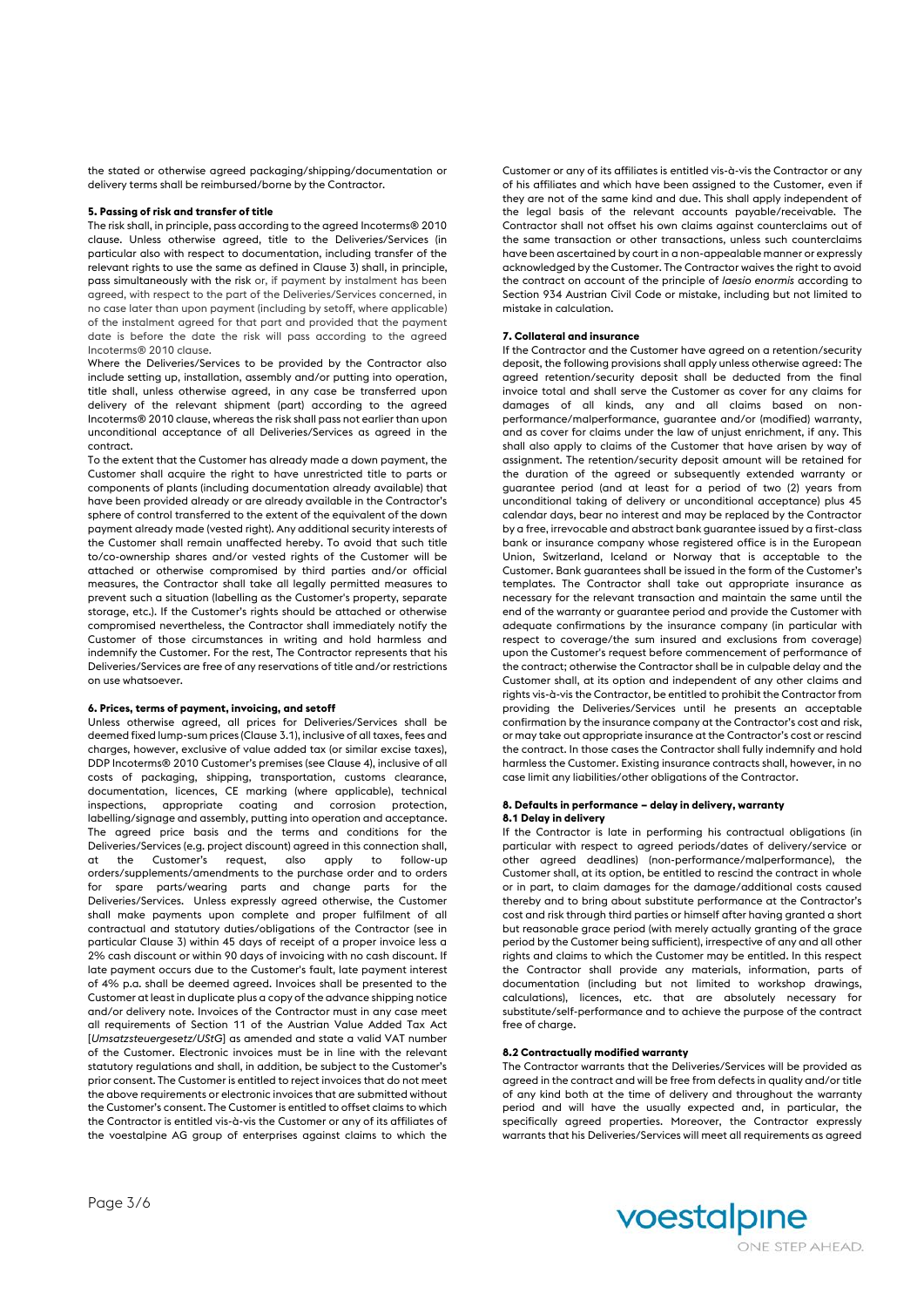in Clause 3 of these GTCP throughout the warranty period. In addition, for the above purposes the Contractor warrants accuracy and completeness of his engineering, consultancy and documentation work and, in the case of dispatched personnel accuracy and completeness of oral and/or written instructions and shall, therefore, be liable for actions of the Customer and/or third parties taken on the basis of such instructions. If the place of designated use/provision of the Deliveries/Services should be outside Austria, the Deliveries/Services shall, in addition to the requirements stated in this Clause and in Clause 3, also fulfil the standards and regulations applicable at the place of execution of the purchase order/designated use. Normal wear and tear and damage caused by improper/incorrect use of the Deliveries/Services by the Customer shall expressly be excluded from warranty. The burden to prove non-existence of a defect as defined in these GTCP that occurs/arises during the warranty period shall be borne by the Contractor. The Customer shall have no duty to inspect/object to the Deliveries/Services at the time of delivery/acceptance of the Deliveries/Services of the Contractor for the purposes of the regulations of Sections 377 and 378 of the Austrian Business Code [*Unternehmensgesetzbuch (UGB)*]. Accordingly, the provisions of Sections 377 and 378 *UGB* shall not apply and the Contractor shall waive the plea of late notice of defects.

With respect to assertion of warranty claims in court that have arisen during the warranty period, a statutory period of limitation of 24 months from the time the claims arose shall apply. The Contractor shall remedy defects arising during the warranty period free of charge within a short but reasonable period of time at the Customer's choice, either by improvement, replacement, or subsequent delivery. When remedying defects, the Contractor shall safeguard the legitimate interests of the Customer, in particular in connection with the requirements of production and the necessity of undisturbed continuous industrial operation. Irrespective of the fact that improvement/replacement shall principally have priority, there shall also be the possibilities/remedies of price reduction and cancellation at the Customer's equitable discretion. In the case of minor defects (cost of repair less than EUR 10,000 per case) or in the case of defects that must be repaired immediately (imminent danger), the Customer shall be entitled to remedy/repair the defects itself or have the defects remedied/repaired by third parties at the Contractor's cost and risk and the warranty claims shall remain unaffected thereby, provided that the defects have in principle been repaired professionally. In the case of such work for remedying defects the Customer shall ensure that the costs incurred in connection with the same are reasonable and can be evidenced.

For the above purposes the warranty period shall be 24 months for movable items from the time of complete fulfilment of all contractual and statutory duties/obligations of the Contractor and unconditional taking delivery of or, if agreed in the contract, unconditional acceptance of the Deliveries/Services by the Customer, and 36 months after the aforementioned dates for immovable items. Where special acceptance of Deliveries/Services has been agreed, the Customer shall not unreasonably/inequitably refuse or delay the same. For latent defects and defects in title the warranty period shall start to run not earlier than from the time they are noticed. In the case of improvement/replacement/repair or subsequent delivery, the warranty period for the Deliveries/Services concerned shall start to run anew after successful completion of improvement. Furthermore, the warranty period for the entire Deliveries/Services shall start to run anew if the defect considerably reduces or prevents the functionality or use of the Delivery/Services.

The warranty period defined above shall in any case end 48 months after original commencement of the warranty period for Deliveries/Services. The warranty periods, including the 48-month period described above, shall be interrupted by downtimes/times during which the entire Delivery and/or Service cannot be used that have been caused by the Contractor and/or are due to the defect. This shall in particular apply to times during which defects are remedied.

Any other rights to which the Customer may be entitled due to defectiveness of Deliveries/Services shall remain unaffected hereby.

The Contractor shall procure unrestricted and unencumbered title and/or rights of use for the Customer. There shall be no restrictions of whatsoever kind, such as, e.g. entitlements or rights of third parties (such as, in particular, trademark rights or registered design rights, patents or territorial protection) and no rights of third parties shall be infringed, neither through the Deliveries/Services nor through the operation and/or use of the delivery items. In the case of a violation of this obligation the Customer shall fully indemnify and hold harmless the Customer from and against all claims and costs (e.g. third-party claims).

# **9. Damages and product liability**

The Contractor shall be liable according to statutory provisions (including product liability provisions) for damage caused by him (or persons attributable to him). The Contractor shall be liable both for his subcontractors and his suppliers as for himself, independent of their influence on the provision of Deliveries/Services; no limitations of liability are agreed. To the extent that the Customer is held liable by third parties under national/international product liability laws on the ground of faulty deliveries of the Contractor, the Contractor shall indemnify and hold harmless the Customer from and against such claims. This shall, in principle, also apply if and when the Customer is held liable by third parties on the ground of culpable actions and/or omissions by the Contractor or persons attributable to him.

# **10. Compliance; Code of Conduct; Foreign trade law**

The principles and guidelines for sustainable, ethical/moral and legally unobjectionable business conduct defined in the "Code of Conduct of voestalpine AG" and the related "Code of Conduct for voestalpine Business Partners" as amended from time to time may be retrieved from the internet address and the internet <http://www.voestalpine.com/group/en/group/compliance> and shall expressly be acknowledged and accepted by the Contractor. The Contractor shall ensure in an appropriate manner that compliance with those principles and guidelines will be warranted by his agents and/or major subcontractors. The Customer reserves the right to check compliance with the Codes of Conduct upon prior notice, including on the Contractor's premises, to a reasonable extent and safeguarding the Contractor's legitimate interests.

The Contractor shall provide all Deliveries/Services in compliance with the requirements of national and international import, export, customs and foreign trade law applicable from time to time (hereinafter jointly referred to as "Foreign Trade Law). This shall accordingly apply to purchasing and use of goods, products or services (including purchasing and use of software and technical support) by the Contractor for the production or other preparation of Deliveries/Services or actual provision of the same to the Customer (hereinafter referred to as "Primary Material"). Prior to the provision of Deliveries/Services the Contractor shall inform the Customer in writing without request in the case that the Deliveries/Services, the Primary Material, its components or constituents (in whole or in part) originate from countries which are on a relevant sanctions list or are the subject of other restrictive measures according to the applicable Foreign Trade Law (hereinafter jointly referred to as "Restrictions"), including with regard to intended future use by the Customer or the place of use, to the extent that the Contractor is aware of the same. In such a case the Customer shall be entitled to ask the Contractor for Deliveries/Services that are subject to no Restrictions at the Contractor's cost. In particular the Contractor may only use natural or legal persons (including sub-contractors) for the provision of Deliveries/Services who are not listed in relevant national or international sanctions lists or may not be used for provision of Deliveries/Services to the Customer due to the Foreign Trade Law that is applicable.

The Contractor recognises the necessity of providing the Customer with all information and data in writing which the Customer requires for compliance with the applicable Foreign Trade Law for the Customer's handling and use and in the case of onward sale, export or transfer of Deliveries/Services prior to provision of Deliveries/Services, and in the case of a permanent business relationship regularly and immediately; this includes inter alia: information on restrictions; Export Control Classification Number according to the U.S. Commercial Control List (ECCN); export list numbers; customs tariff number and HS (Harmonised System) codes; country of origin (non-preferential origin); declarations of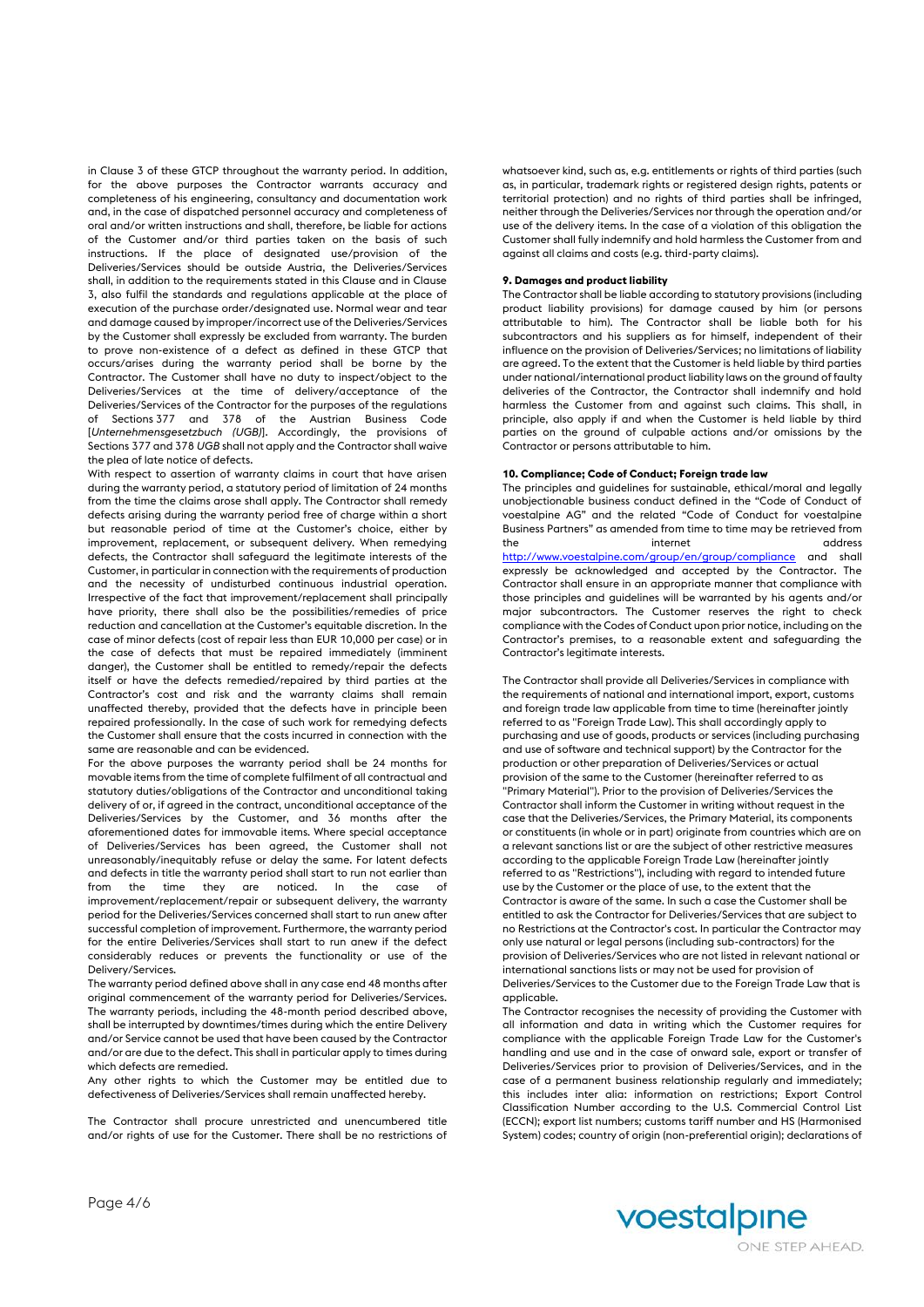supplier(s) with regard to the preferential origin (in the case of European contractors) or certificates regarding preferences (in the case of non-European contractors); as well as any and all data and information which the Customer requests from time to time. The Contractor shall immediately notify the Customer in writing if and when he becomes aware of any violations (his own or those of the parties instructed by him) of the provisions of this Clause or the applicable Foreign Trade Law.

#### **11. Quality and environmental management; REACH; RoHS; and conflict minerals**

The Contractor shall apply the quality principles and environmental management principles of the relevant standards, ISO 9001, ISO TS 16949 (relevant to automobile-relevant subcontractors) and/or ISO 14001 or EMAS in providing his Deliveries/Services. The Contractor shall ensure in an appropriate manner that the said obligations will also be complied with at the level of his agents/subcontractors. The relevant regulations of the Customer's QSE policy applicable at the time of conclusion of the contract and the regulations on **REACH/RoHS 2/ Conflict Minerals** to be observed by the Contractor may be retrieved from.

<http://www.voestalpine.com/group/en/group/environment/reach> <http://www.voestalpine.com/group/en/group/environment/conflictminerals> <http://www.voestalpine.com/group/en/group/environment/rohs>

# **12. Confidentiality, marketing, and data protection**

The Contractor is informed about the fact that the voestalpine group entity with whom he maintains a business relationship will process personal data required for the purposes of soliciting and handling contractual relationships and maintaining business relationships and transmit the same to all group entities of voestalpine AG in the world (overview of all voestalpine entities: [http://www.voestalpine.com/group/en/group/locations\)](http://www.voestalpine.com/group/en/group/locations) or third parties involved in performance of the contract to the extent necessary to achieve the said objectives. Recipients of such data may also be located in countries with a lower level of data protection.

**The Contractor agrees that the transmitted personal data concerning himself or the person/entity represented by him will be processed by the group entity of voestalpine with whom he maintains a business relationship for marketing purposes and transmitted to all group entities of voestalpine AG in the world (overview of all voestalpine entities: [http://www.voestalpine.com/group/en/group/locations\).](http://www.voestalpine.com/group/en/group/locations) Recipients of such data may also be located in countries with a lower level of data protection. This consent may be revoked at any time, in particular by a written request to the voestalpine group entity with whom he maintains a business relationship.**

The Contractor undertakes to treat as confidential all voestalpine data of which he obtains knowledge due to the business relationship with voestalpine group entities. voestalpine data means all information attributable to a group entity of voestalpine or any of its staff, independent of whether such data is protected by the laws applicable to the Contractor.

The Contractor shall be prohibited from handling voestalpine data that is not absolutely necessary to fulfil statutory or contractual obligations. This shall apply in particular to transmission of voestalpine data to third parties or use of the same for marketing purposes.

To the extent that transmission of voestalpine data is absolutely necessary for performance of the contract, the Contractor may transmit voestalpine data only to third parties he has bound by contract to comply with the duties to which he is subject according to the General Terms and Conditions of Purchase. The Contractor shall be liable vis-à-vis the group entity with whom he maintains a business relationship for compliance with the duties under the General Terms and Conditions of Purchase by the recipient of the transmission.

#### **13. EC Declaration of conformity; Declaration of incorporation Product safety; Putting into the stream of commerce; CE marking**

The Contractor represents that all of his Deliveries and Services will comply with all applicable EU(EC) Directives, harmonised standards and Austrian law in a way that can be proved and checked at any time; this shall also apply to Deliveries/Services that are imported from non-European countries.

The Contractor shall prepare the entire technical documentation as required by the EU(EC) Directives applicable to the relevant Delivery/Service and the Austrian provisions implementing those Directives, such as hazard analyses, risk assessments, operating instructions, validation documents, declarations of manufacturers/ incorporation/conformity, etc. and shall delivery those documents to the Customer in German immediately upon Delivery and/or Service. The Contractor shall provide the Customer with all data required for CE certifications to be obtained and all related safety/security devices and measures in writing, accurately and in German upon his Delivery and/or Service.

In the case of non-compliance with this contractual provision, the Contractor shall be liable for any and all costs and damage resulting from the Contractor's Deliveries/Services, independent of fault, and shall fully indemnify and hold harmless the Customer vis-à-vis third parties from and against any and all claims raised on whatever legal ground.

# **14. Spare parts, wearing parts and change parts**

To the extent that for use of the delivery items for the designated purpose in continuous industrial operation also an adequate supply of spare parts and wearing parts is necessary, the Contractor shall submit an adequate offer for sufficient spare parts/wearing parts at least for the duration of the warranty period to the Customer upon its request. Any additional agreements shall remain unaffected by this regulation. Independent of the above, all offers for spare parts/wearing parts shall in any case include relevant information about delivery periods for the parts concerned (including but not limited to system-critical components) and the OEM specifications (exact name of the OEM, including address, type/name of part, standards, specifications of material, measurements, layout drawings, detailed drawings, etc.) in a format that can be edited electronically so that the Customer will be able to order the relevant spare parts/wearing parts directly from the OEM. In addition, spare parts and wearing parts shall in any case be offered by the Contractor at market and competitive prices.

#### **15. Safety guidelines and foreign labour**

The Contractor and all persons used by him to provide services for the Customer shall attend safety trainings of the Customer on risks related to health, the environment, operations and construction sites and on the safety and visitor regulations applicable on the Customer's premises and shall comply with all applicable provisions. The Contractor shall ensure safety of all persons used by him to provide the Deliveries/Services for the Customer and all involved staff of the Customer or third parties through his conduct and the measures taken by him or persons attributable to him (e.g. use of appropriate items for safety and health at work; safety precautions).

Furthermore, the Contractor undertakes to comply with all statutory provisions on safety and health at work and foreign labour. He shall, in particular, observe the Austrian Trade Code [*Gewerbeordnung/GewO*], the Austrian Working Time Act [*Arbeitszeitgesetz/AZG*], the Austrian Hours of Rest Act [*Arbeitsruhegesetz/ARG*], the Austrian Act to Combat Wage Dumping and Social Dumping [*Lohn- und Sozialdumping-Bekämpfungsgesetz/LSD-BG*], Section 24 of the Austrian Aliens Police Act [*Fremdenpolizeigesetz/FPG*] and the Austrian Foreign Labour Act [*Ausländerbeschäftigungsgesetz/AuslBG*] with respect to his staff and staff of his subcontractors. In the case of violations of the above laws which lead to liability of the Customer, the Contractor shall assume responsibility for and fully indemnify and hold harmless the Customer from and against the same and in particular assume the costs of the Customer's legal counsel.

**16. Customer's rights to rescind/dissolve the contract**